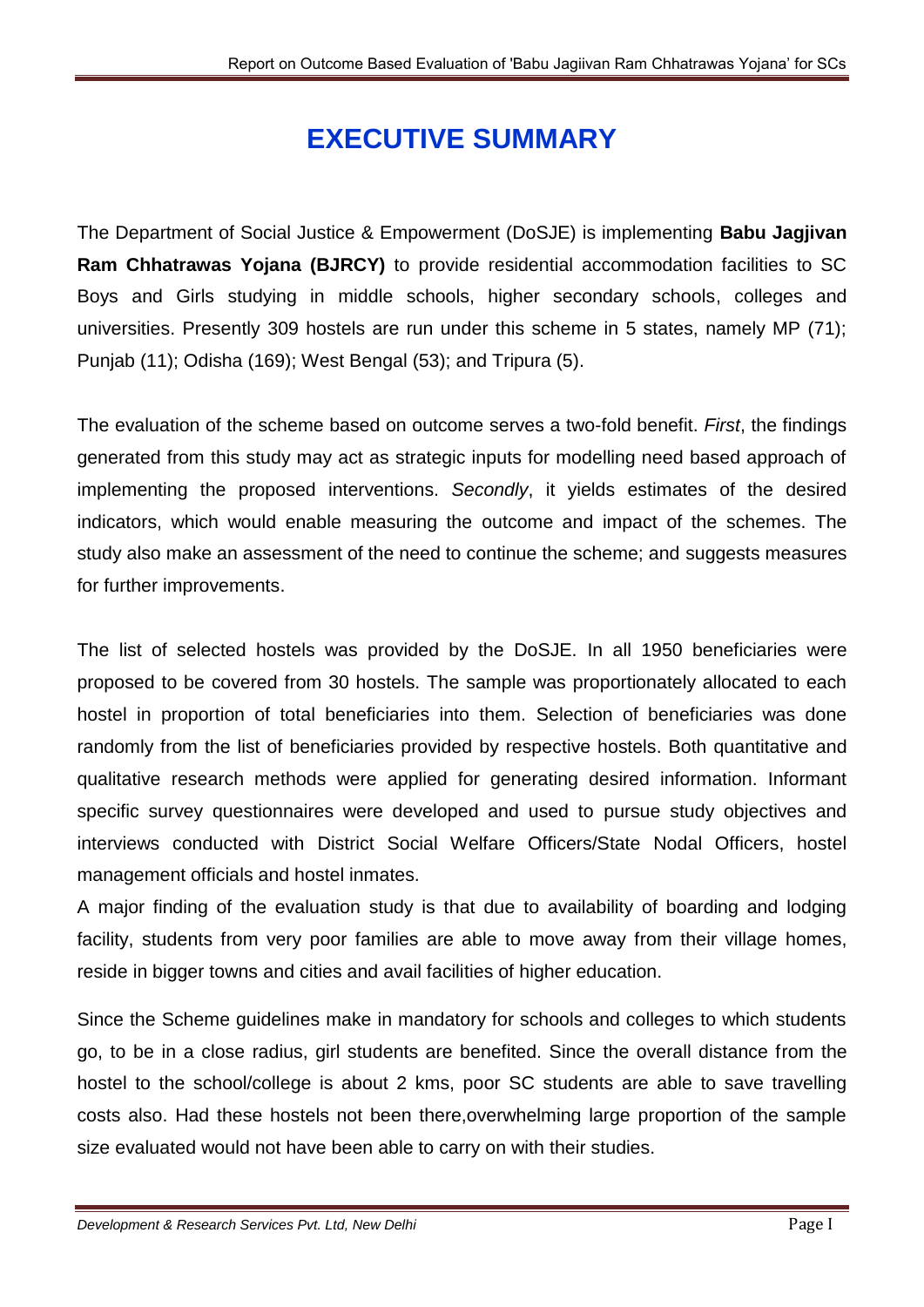However, this is not to say that the hostels functioning optimally at present. 63% of the students sampled belonged to Below Poverty Line with average annual income of Rs. 23,152/-. Since seats are limited, most states apply a merit requirement for getting a seat in the hostel. Also,the states do not have any standard scheme or project under which these hostels are funded for their maintenance and upkeep. The Stipend given to the students by the states is used for food and other necessities and most hostels do not have any routine arrangements for cleaning,cooking and security. It is felt that Central Government Should at least partly bear the costs of maintenance of the hostels.

Further, Students have no access to tutoring and books in the hostels. So while the hostels provide them the basic accommodation and lodging arrangements, the educational requirements are left entirely unmet. Hence, it is felt that there is scope for the Central Government to build upon the existing hostel scheme and provide for residential schools especially for SC girls. Then the overall comprehensive requirements of a poor SC student viz. nutrition,security, educational mentoring and support could be provided to ensure that she is able to complete her education.

This report provides a detailed description of findings; outcome of the scheme; and impact indicators pertaining to key areas of interest to the Ministry, as a result of the evaluation.

## **OVERVIEW OF FINDINGS**

- Among the 30 sampled hostels selected for the study, only 28 were found operational with 1492 inmates. One hostel in Punjab and another in Tripura were found to be nonfunctional. All the 28 operational hostels were found to be located in the address provided by the Ministry.
- 50% hostels are for boys and 50 % are for girls.
- Address of all the hostels were matching with the provided address.
- Out of total inmates majority (59% inmates) were in the age group of 'upto 15 years'.
- 58% inmates belonged to Scheduled castes.
- Overall 70% inmates were Hindus.
- 63% belongs to BPL category with average annual income of Rs. 23,152/-.
- Highest educational qualification for majority of the respondents are secondary pass (62%).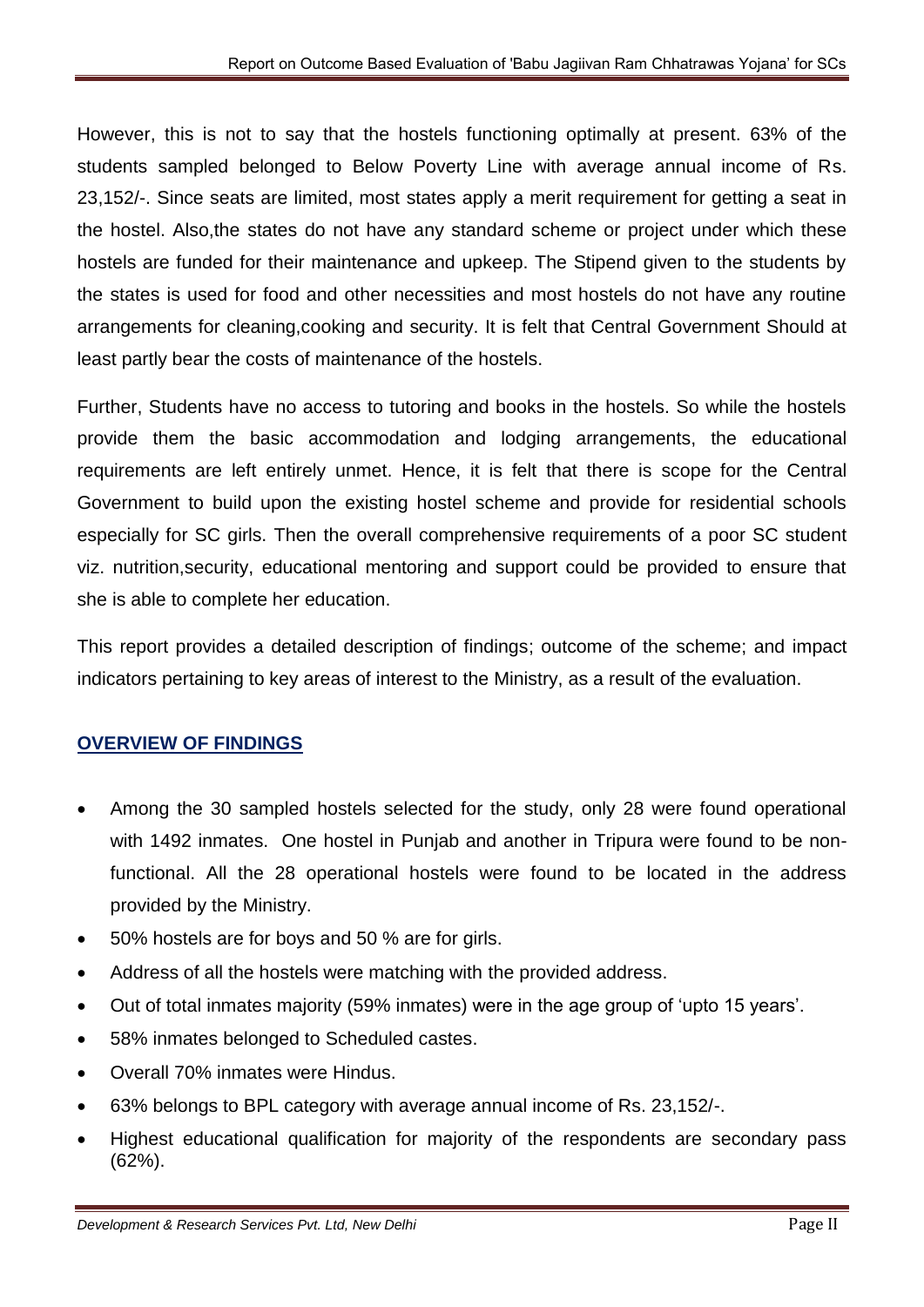- Total sanctioned capacity of the hostel was 2248 out of which 66 % are residing in the hostel.
- Average rooms per hostel was 19 as against 20 sanctioned.
- Average occupancy per room was 8 as per the sanctioned norms.
- Average gap in sanction and construction of hostel was 2 years. There is no gap between construction and hostel getting fully operationalized.
- 70% hostels have reported having some kind of rule book.
- Major criteria for adopted for selection of inmates was merit of the applicant, permanent resident of the state, annual family income, caste of the student etc.
- 46% hostels have provision for reservation of disabled children.
- Availability of facilities like toilets, bathrooms, water facility in toilets and bathrooms, kitchen, dining room, warden room, electricity connection, lights, fans, recreational facilities, regular cleanliness, drinking water are available and functional in almost all the hostels with some degree of variations.
- Standard of available facilities like boarding & lodging arrangements, quality of mess food, variety in mess food, cleanliness in mess, spaciousness in hostel room, furniture's, toilets, bathrooms, cleaning frequency of toilets and bathrooms, availability of water in toilets and bathrooms, overall environment, heath facilities, cleanliness of hostel premises, overall rules and regulations are rated average or below average except for security measures especially for girls and curb of ragging in campus and recreational facilities. It needs lots of attention for improvement.
- Account book was available in 71% hostels.
- Admission register was available and maintained in all the hostels.
- Attendance register of students and staffs was available and maintained in all the hostels.
- Stock register was available and maintained in 86% of the hostels.
- Salary register was available and maintained only in 44% hostels of Odisha.

## **Impact on Health**

- Students stay healthy due to availability of timely & regular meals.
- Facility of Regular health check-up especially in PHC/CHC is improving the health condition of inmates.
- Availability of first aid kits is helpful in providing on site instant treatment for minor injuries and illness. It is a big step towards ensuring good health of inmates.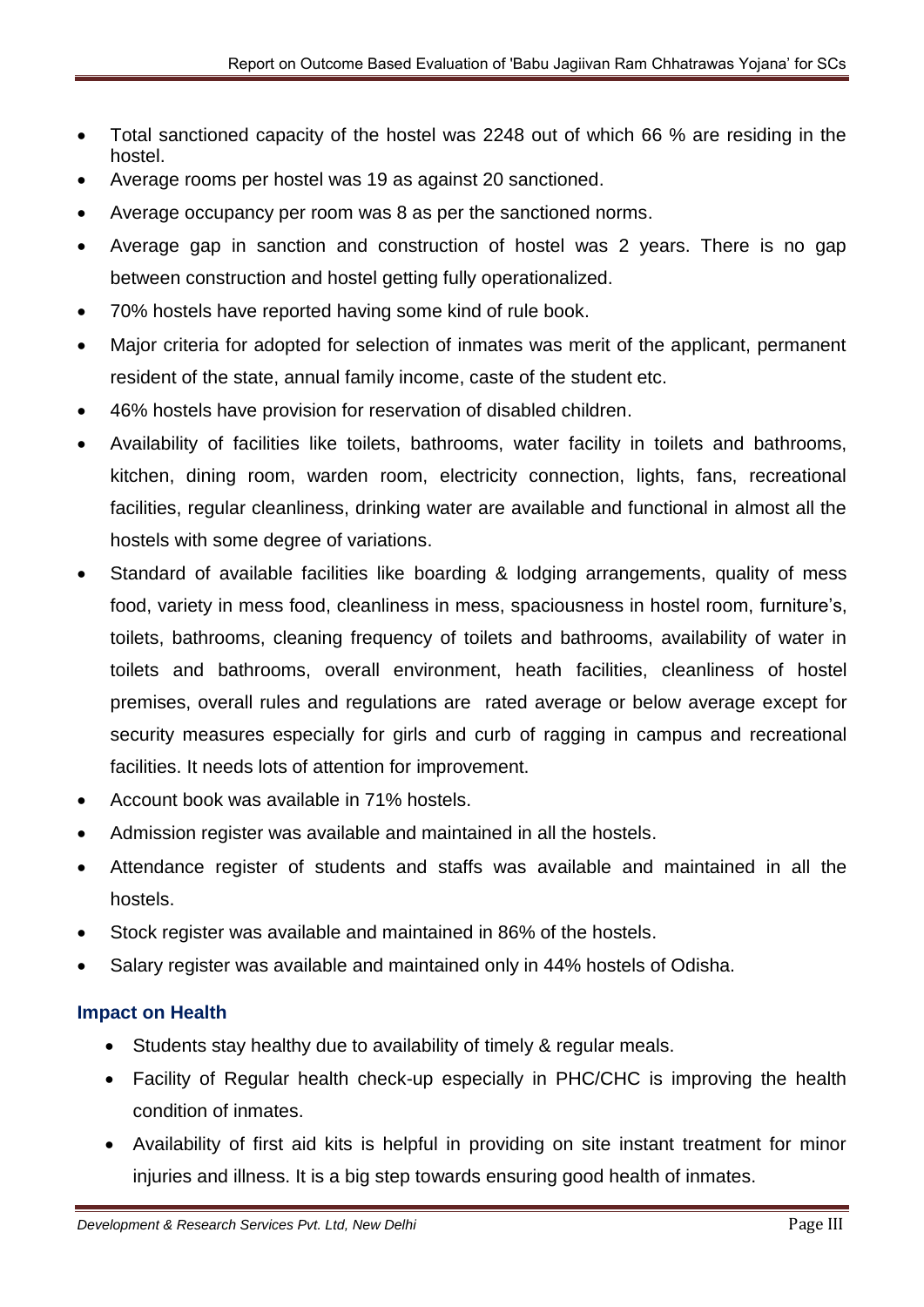## **Impact on Education**

- Due to availability of free boarding and lodging facility, drop outs have started reducing especially for SC boys and girls from poor families.
- Those students who are preparing for competitive exams get opportunity to attend good coaching institutions which gives impetus to their career.
- As the inmates stay in the hostels located near to their educational institutes, it reduces the travel time which gives them more time for studies. This also minimizes their fatigue.
- Academic performance of both boys and girls during their stay in the hostels across states was reportedly good. However, after moving out of the hostel most of the students in Madhya Pradesh continued their higher studies. In Punjab they continued their studies only till they got some job. In Odisha, they started working. In West Bengal some of them continued their higher studies, and started working. In Tripura, no information was available on this account.

#### **Outcomes of the scheme**

- Only 5 states have taken advantage of the scheme.
- The scheme has maximum effect in Orissa and minimum in Tripura. It registered significant effect in Madhya Pradesh; followed by West Bengal. The effect in Punjab and Tripura can be best described as limited.
- The socio-economic profile of the inmates shows that the benefit of providing hostel facilities reached to the right category of target groups; and poor SC students coming for studies from long distances. Thus, outcome of the scheme in study areas has been in conformity with the objectives of the scheme.
- The number and spread of hostels should be increased and income limit for admission of inmates should be increased so that more and more disadvantaged students are benefitted under the scheme.

## **RECOMMENDATION**

#### **Maintenance**

• Budget for major repair & maintenance work goes to PWD department. This often causes delay in implementation. There must be some mechanism to speed up the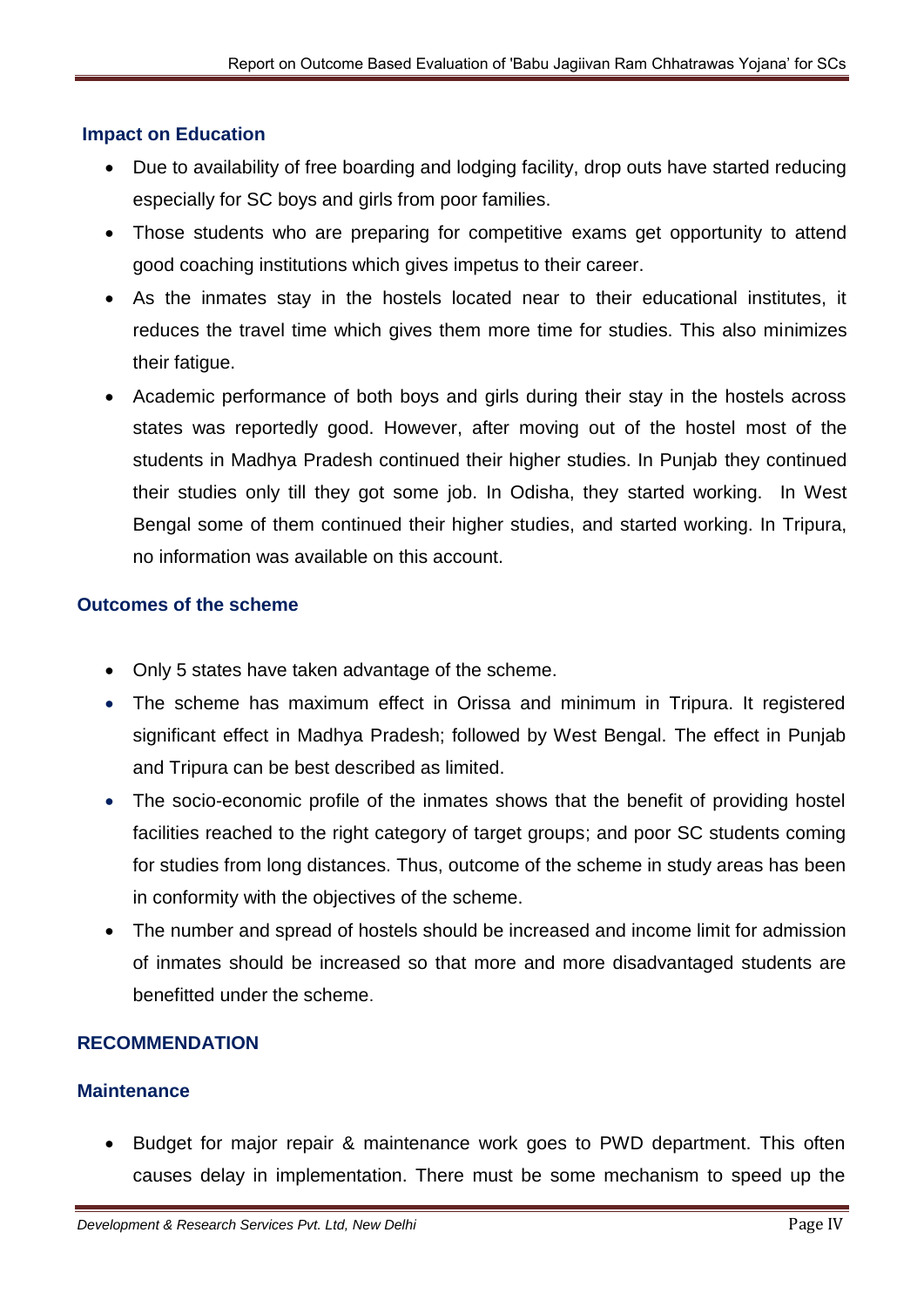repair & maintenance process. Some budget for maintenance must be provided to the hostels.

- There should be a regular and adequate budget provisions for regular repair and maintenance of hostels including regular cleaning of rooms, toilets, kitchen, compound etc. The amount should be adequate enough and provided to the hostels or the inmates account directly.
- The MoSJE may work out a mechanism to ensure the maintenance of hostels does not suffer due to non-availability of adequate funds.
- All hostels should be provided with basic facilities like computers, RO/water cooler, Solar Heater, Television, games facility etc, as these are requirements as per today's need.

## **Security**

- Permanent staffs are required to be posted in the hostels, as several hostels reported their non – availability. Especially wardens are required in every hostel.
- All girls hostel should have female wardens only.
- Warden quarters may be constructed in all the girls' hostels and it should be made mandatory for warden to stay in them.
- No outsiders like families and friends of staffs or teachers families must not be allowed to occupy the hostel.
- Mandatory construction of boundary wall around the hostel and posting of night watchman in every hostel.
- Other security measures like installation of CCTV cameras in all hostels.
- Locations selected for construction of hostels must have adequate security for girl students and access to good roads, potable drinking water.

## **Scholarship**

- Scholarship amount should be increased to compensate escalation of prices and should be paid on time (monthly basis) as this forms major source of funds for food and other components of expenses by hostel inmates.
- The scholarship and other amount like food expense, maintenance expense etc. should be directly given to inmates account.